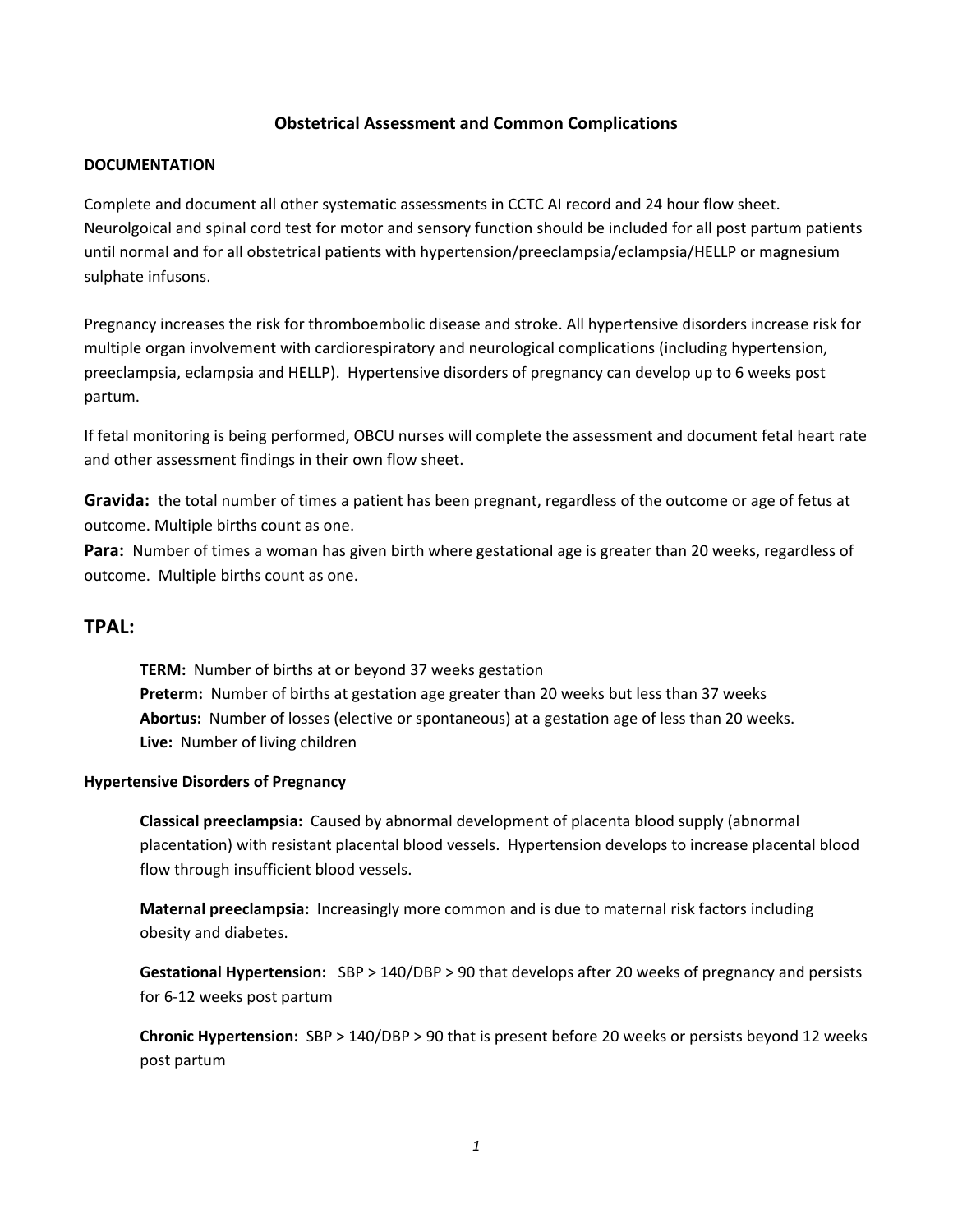## **Treatment of Hypertension:**

Treat to keep SBP < 160 and DBP < 110. Avoid aggressive or rapid lower as this may reduce placental blood flow (similar to thinking about cerebral perfusion pressure).

## **Antihypertensives in pregnancy:**

- Methyldopa (has longest safety profile)
- Nifedipine (preferred as it is more effective than oral labetolol and usually as effective as IV labetolol with less risk for hypotension)
- Labetolol IV for crisis
- Hydralazine(can cause hypotension and tachycardia)
- Sodium nitroprusside
- ASA started after 16 weeks for all high risk patients

**Preeclampsia:** hypertension during pregnancy with evidence of organ dysfunction (which may include new and unexplained protein in urine or any of the following:

- **Headache**
- **Visual disturbances**
- Neurological disorders including stroke
- Hyperreflexia (is not necessarily predictive of seizure)
- Chest pain, dyspnea, cardiomyopathy
- Creatinine > 100 or urinary protein > 300 mg/24 hours or urine protein/creatinine >30
- Elevated urate (marker of inflammation)
- **Reflexes; hyperreflexia and clonus is a sign of preeclampsia. Clonus may predict eclampsia**

**Eclampsia:** preeclampsia with seizure

- Seizures usually occur without an aura
- Hypertension is not severe in 20% of cases
- Edema can be absent in 30% of cases
- Proteinurea may be absent in 20% of cases
- Hyperreflexia is not predictive of seizure
- Headache or visual changes most frequent precipitating event
- **Treatment of choice for seizures is magnesium sulphate**
- **For refractory seizures, can add benzodiazapines**
- **Always consider other cause for seizure as preeclamptic patients are at increased risk for a variety of neurological complications. TREAT STROKE DURING PREGNANCY THE SAME AS NON PREGNANT; mother should be considered for all brain saving interventions.**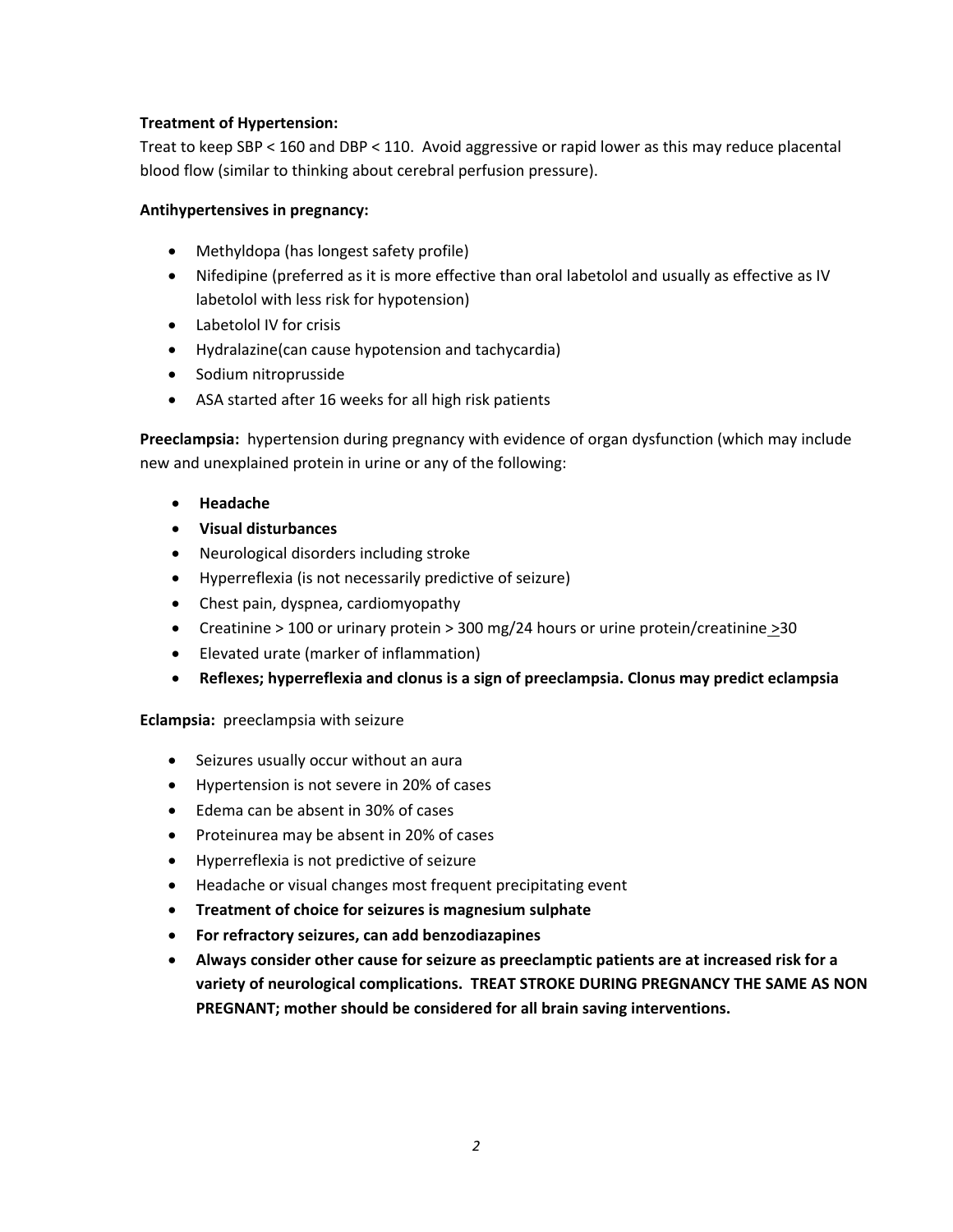## **HELLP (hemolysis, elevated liver enzymes and low platelets of pregnancy)**

- Hemolysis on blood smear (helmet cells and schistocytes)
- Elevated liver enzymes (transaminase > 2 times normal)
- Low platelets
- May be in conjunction/progression of preeclampsia
- Corticosteroids may be considered to reduce maternal morbidity if platelets are < 50,000 but are not clearly beneficial.

## **Important symptoms of HELLP:**

- Severe nausea and vomiting
- Right upper quadrant pain (usually under the ribs on the right side or shoulder pain that radiates from liver)

## **DEFINITIVE TREATMENT FOR PREECLAMPSIA, ECLAMPSIA AND HELLP IS DELIVERY.**

## **CAN DEVELOP UP TO 6 WEEKS POST PARTUM.**

## **Maternal seizure prophylaxis and Management with Magnesium Sulphate.**

- Treatment of choice for preeclampsia (to prevent eclampsia) and eclampsia
	- 4 g loading dose IV
	- 2 g/hour as an infusion with delivery as soon as possible
	- Therapeutic serum magnesium level is 1.7-3.5 mmol/L; notify OBCU if greater than 3.5

## **PRETERM BIRTH**

## **Steroids**

- Within 1 week of anticipated preterm delivery birth where gestational age is < 34 weeks
- 12 mg betamethasone 12 mg Intramuscularly Q 24 hours X 2 doses
- Given to mature neonatal lungs and develop neonatal surfactant
- Giving more than 1 week before delivery can cause baby lungs to mature instead of grow
- Increases maternal risk for hyperglycemia

## **Magnesium Sulphate for Neonatal Neuroprotection**

- Magnesium sulphate is given as a bolus dose for imminent preterm birth where gestational age is less than 32 weeks 0 days
- Given at 4 g bolus and 1 g/hour infusion until delivery or to a maximum of 24 hours
- Believed to provide neonatal neurological protection

## **Monitoring During Magnesium Sulphate Administration:**

- Reflexes (magnesium toxicity causes decreased reflexes/loss of deep tendon reflexes
- Monitor cardiovascular system as magnesium toxicity can cause bradyarrhythmias, QT prolongation and wide QRS and lead to cardiorespiratory arrest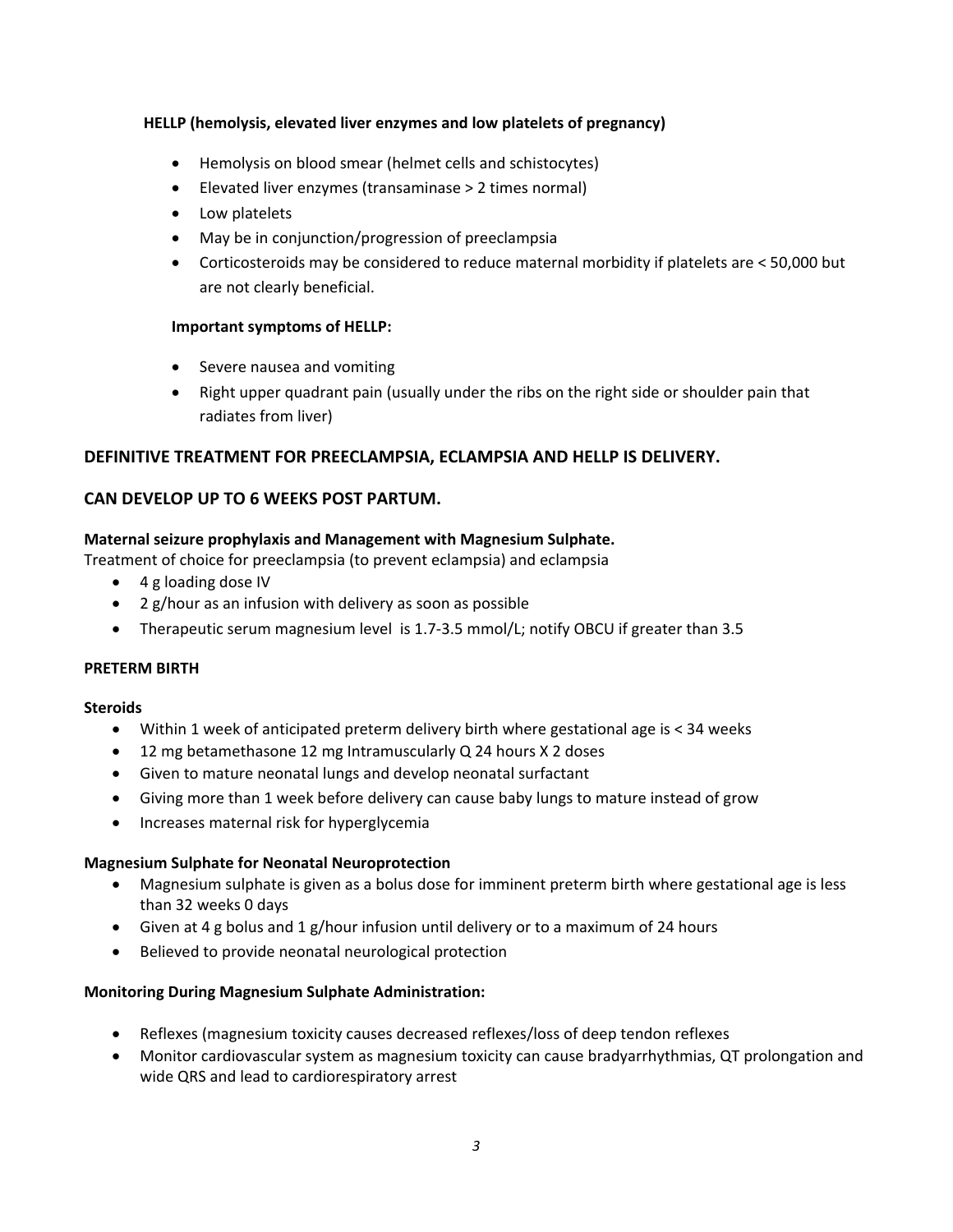Measurement of magnesium levels will facilitate patient care management and determine if adjustments in dosage is required:

| Magnesium concentration (mmol/L) | <b>Effects</b>                            |
|----------------------------------|-------------------------------------------|
| $0.8 - 1.0$                      | Normal plasma level                       |
| $1.7 - 3.5$                      | Therapeutic range                         |
| $2.5 - 5.0$                      | ECG changes (P-Q interval prolongation,   |
|                                  | widen QRS complex)                        |
| $4.0 - 5.0$                      | Reduction in deep tendon reflexes         |
| > 5.0                            | Loss of deep tendon reflexes              |
| > 7.5                            | Sinoatrial and atrioventricular blockade. |
|                                  | Respiratory paralysis and CNS depression  |
| > 12                             | <b>Cardiac Arrest</b>                     |

# **MAGNESIUM SULPHATE TOXICITY ANTIDOTE:** Calcium Chloride

## **Post Partum Hemorrhage**

- Most important assessment is rate of vaginal blood loss
- Increased blood volume of pregnancy can mask hemorrhagic shock
- Mild drop in BP is associated with 1000 to 1500 ml blood loss
- SBP 70-80 associated with loss of 1500 to 2000 ml loss
- Severe hypotension develops at 2000 to 3000 ml loss
- A distended bladder due to catheter flow obstruction can cause uterine atony and bleeding
- **Give fibrinogen early** (e.g. cryoprecipitate); suggest as soon as patient requires blood transfusion as it requires thawing

# **Five T's of Post Partum Hemorrhage**

**TONE** (decreased uterine tone and contraction occurs with rapid birth, multipara, polyhydramnios or large babies, some medications, fibroids, abnormal placenta and infection).

During pregnancy or in labour, a rigid uterus or one that does not relax during contraction is an obstetrical emergency and suggests hemorrhage/possible abruption.

**TISSUE** (retained products of conception)

**TRAUMA** (tears, lacerations, traumatic injury)

**THROMBIN** (coagulopathy): give fibrinogen early and ensure 4 units of RBCS are matched with equal units of plasma and 1 pool of platelets.

**THERAPEUTIC ANTICOAGULATION**: Increased number of patients are on anticoagulation